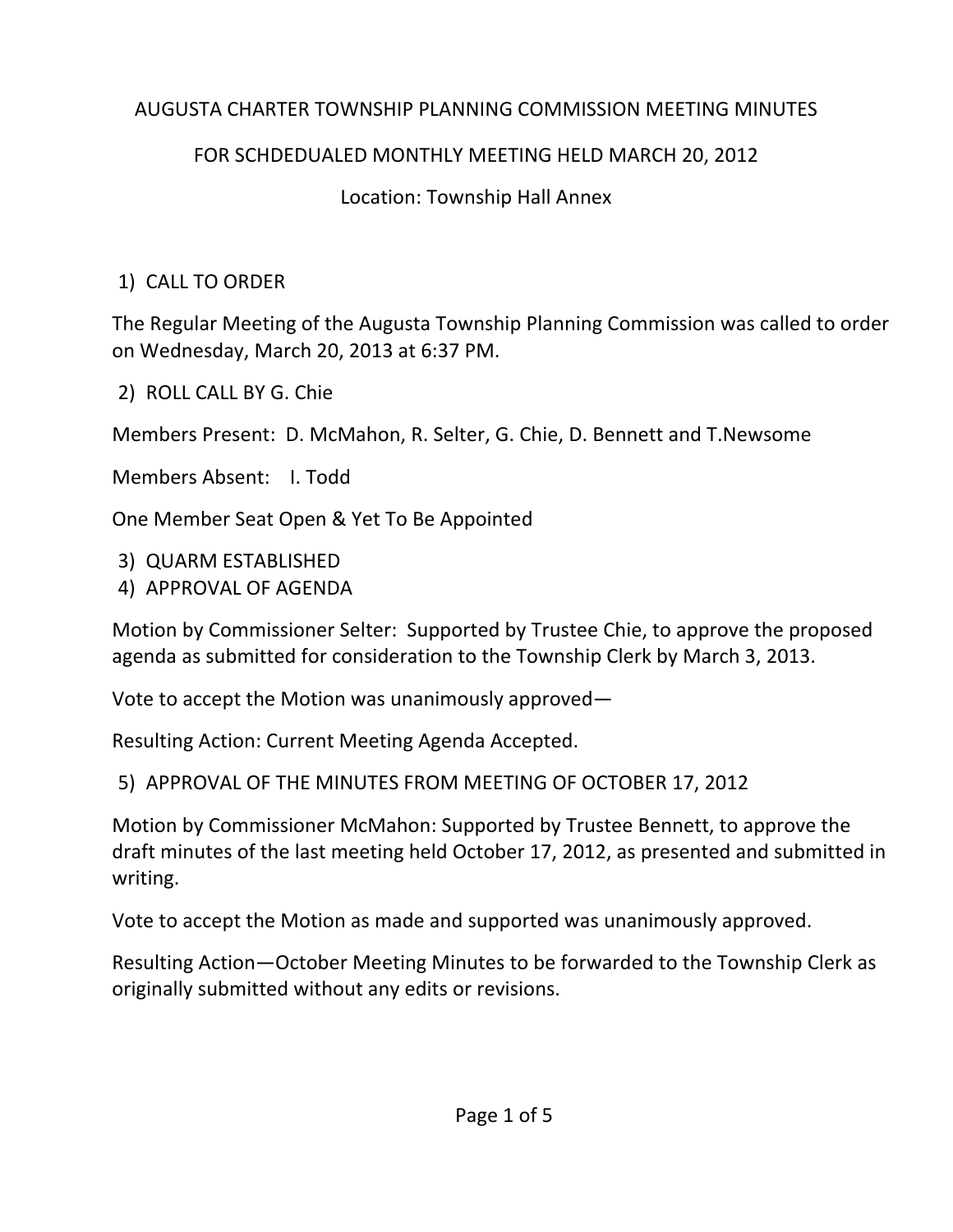## 6) ELECTION OF OFFICERS

Commissioner Chie opened the floor for nomination of the position of Chairman of the Board:

Commissioner Selter nominated Commissioner Chie, the nomination supported by Commissioner Bennett with No additional nominations offered the

Subsequent Vote unanimously approved

Acton: Commissioner Chie re‐elected as Board Chairman

Commissioner Chie then opened the floor for nomination of the position of Vice Chairman of the Board:

Commissioner Bennett nominated Commissioner Newsome, the nomination supported by Commissioner Selter; Commissioner McMahon Nominated Commissioner Selter as a  $2<sup>nd</sup>$  candidate for the position, the second candidate nomination was supported by Commissioner Chie.

Subsequent Vote was passed with three votes for Commissioner Newsome and Two Votes for Commissioner Selter.

Action: Commissioner Newsome elected to the position of Vice Chair

Commissioner Chie opened the floor for nominations for the position of Secretary:

Commissioner Selter nominated Commissioner McMahon; nomination was supported by Commissioner Newsome.

As there were no additional nominations for the position, Commissioner McMahon was unanimously approved as Recording Secretary.

7) POSTED PUBLI C HEARINGS

As there was no Public Meetings Posted –Item Closed

#### 8) CORRESPONDANCE RECEIVED

Chairman Chie acknowledged that a written letter recommendation by the County Soil Conservation District to accept the Briggs Farm PA 116 application had been received by the Township Clerk; however, a copy of the correspondence was not available for review and comment.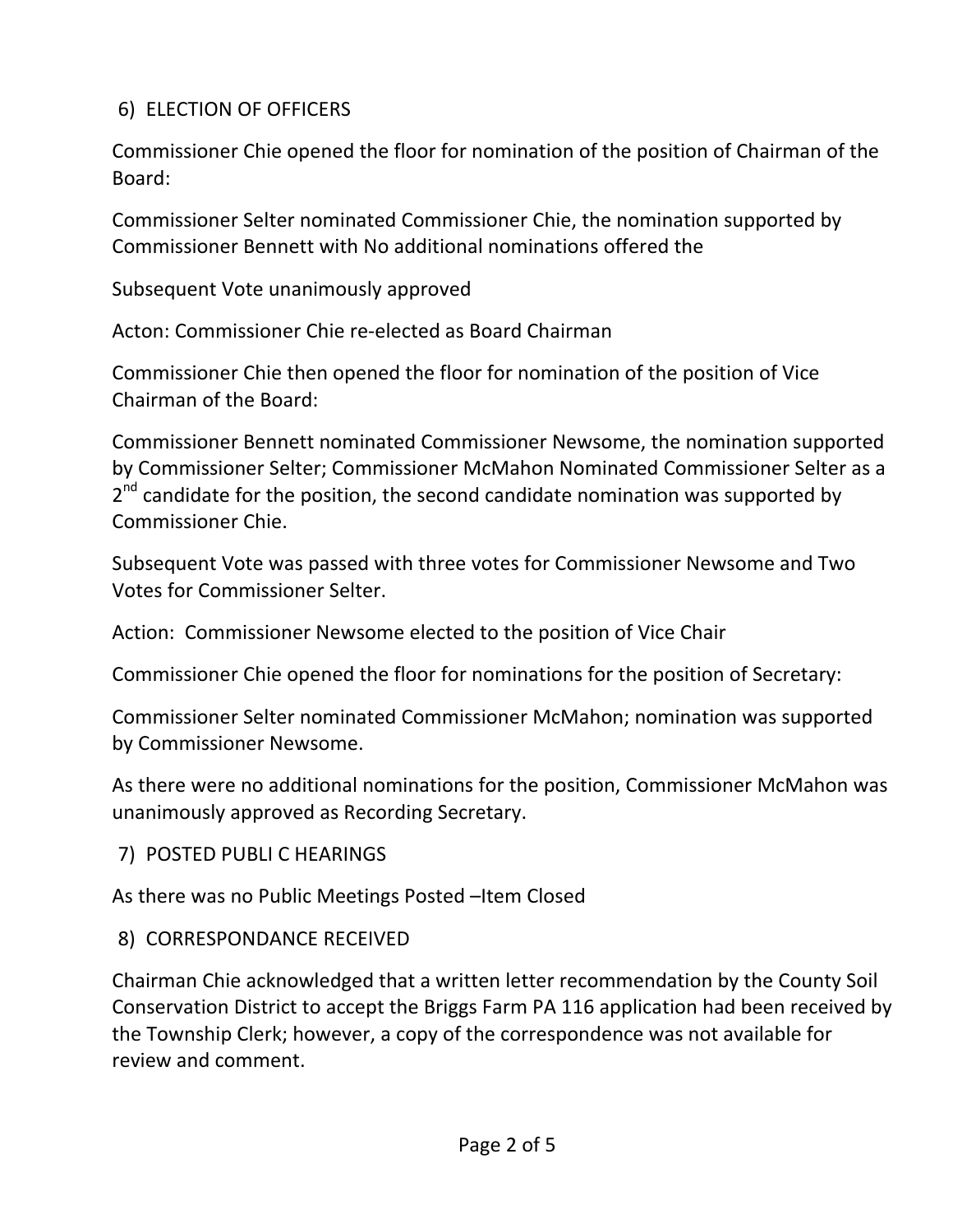### 9) PUBLIC COMMENT

Chairman Chie opened the meeting for public comment.

Two members of the audience than addressed the commission with regards to their interest to form a Special Assessment District within the township to address the maintenance and dredging of local ponds and lakes within the township.

Lake Lorain at the eastern edge of the township was given by those in attendance as an example of such bodies of water to be considered for this Special Assessment.

It was discussed by the commission at large that this item was believed to be outside the direct authority of the Planning Commission. However, if the audience members in attendance wished to further the cause for creation of a Special Assessment District as described that they should consider contacting the Township Clerk/and Supervisor to propose a presentation and discussion of the subject as part of the agenda for the Township Board of Trustees to consider during a future meeting.

No additional public comments were offered from the audience at that time.

#### 10) NEW BUSINESS ITEMS

Chairman Chie opened the floor for discussion and explanation of the current PA 116 Application as submitted on behalf of the Briggs Farms‐Hitchingham Road.

After a brief explanation of the PA 116 process; and how, the key points of the current application demonstrated compliance with the legal requirements of meeting the PA 116 criteria for inclusion under the program. The board contracted consultant Laura Kreps (representing Carlise/Wortman) recommended that the Planning Commission approve the application as submitted.

Subsequent, to the consultant's recommendations; Chairman Chie called for a motion.

Commissioner Selter made a motion to accept the current PA 116 application for the Briggs Farm Property as presented.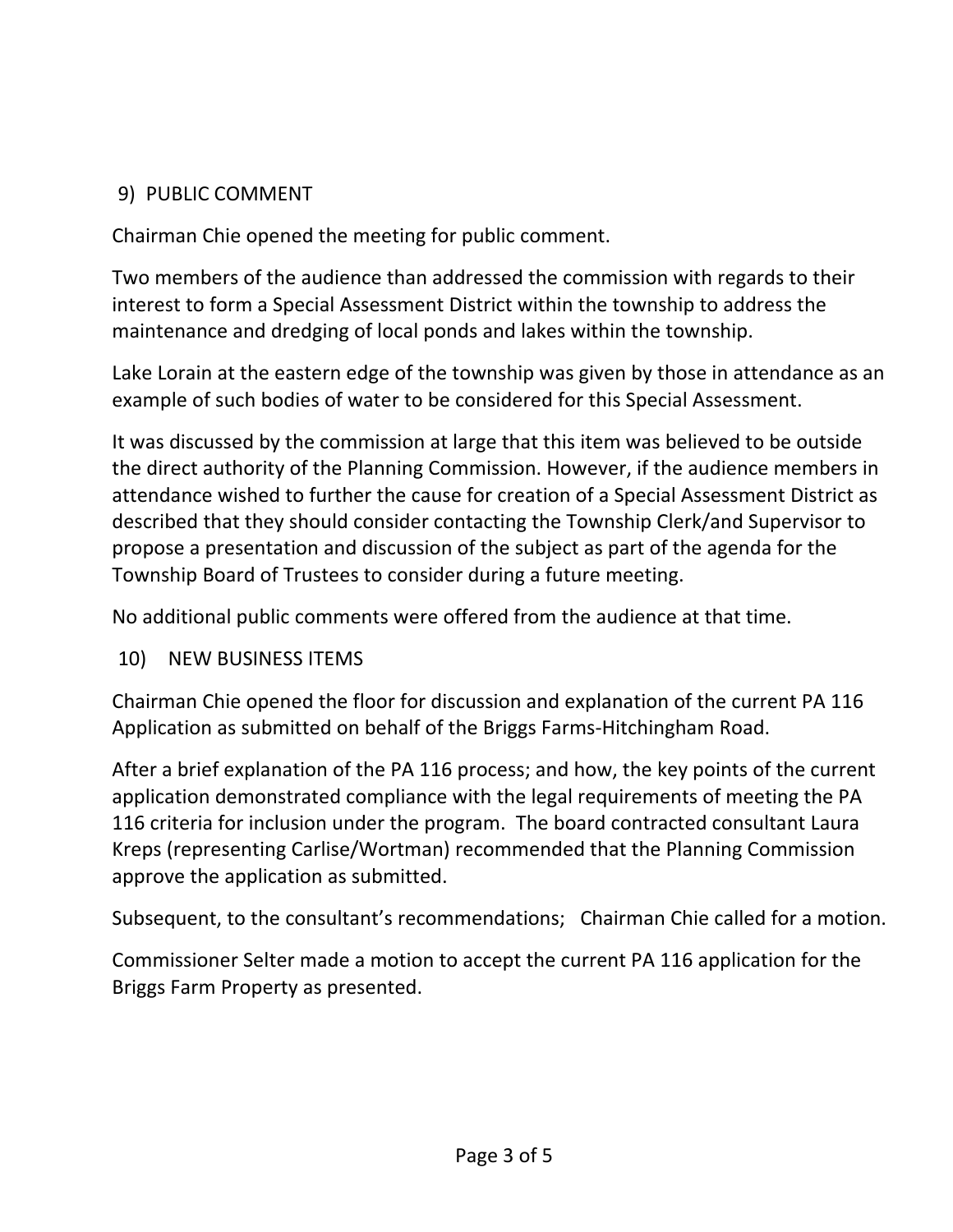The Motion as presented was supported by Newsome,

The resulting vote was unanimous for approval.

Action: The Planning Board Chairman and/or consultant will forward the current Briggs –Farm PA 116 application to the full Township Board of Trustees with the unanimous recommendation to have the Township Board of Trustees approve and forward the Application for agency filing, as further required and as presented.

# 11) REPORT OF THE TOWNSHIP BOARD REPRESENTATIVE

As the Township Representative was absent No Report was given or submitted.

# 12) REPORT OF THE ZONING BOARD OF APPEALS REPRESENTATIVE

Commissioner Chie serving as the ZBA Representative stated that No report was currently being scheduled for presentation at this time as no meeting of the ZBA has occurred since the Planning Commission's last meeting.

13) REPORT OF THE PLANNING CONSULTANT

Laura Kreps, representing Carl/Wortman & associates proceeded to pass out a list of written recommendations that also should be forwarded to the Township Board of Trustees in order to help facilitate the five year statutory review of the Township's Master Plan this year.

Consequently, she also recommended scheduling at least a total of six meetings of the Planning Commission this current year in order to accomplish the review process, and that several of the meetings should be conducted as a joint Workshop with the Board of Trustees.

Additionally, key recommendations of the list presented described several of the key points of the current Master plan that should be considered as part of the review process.